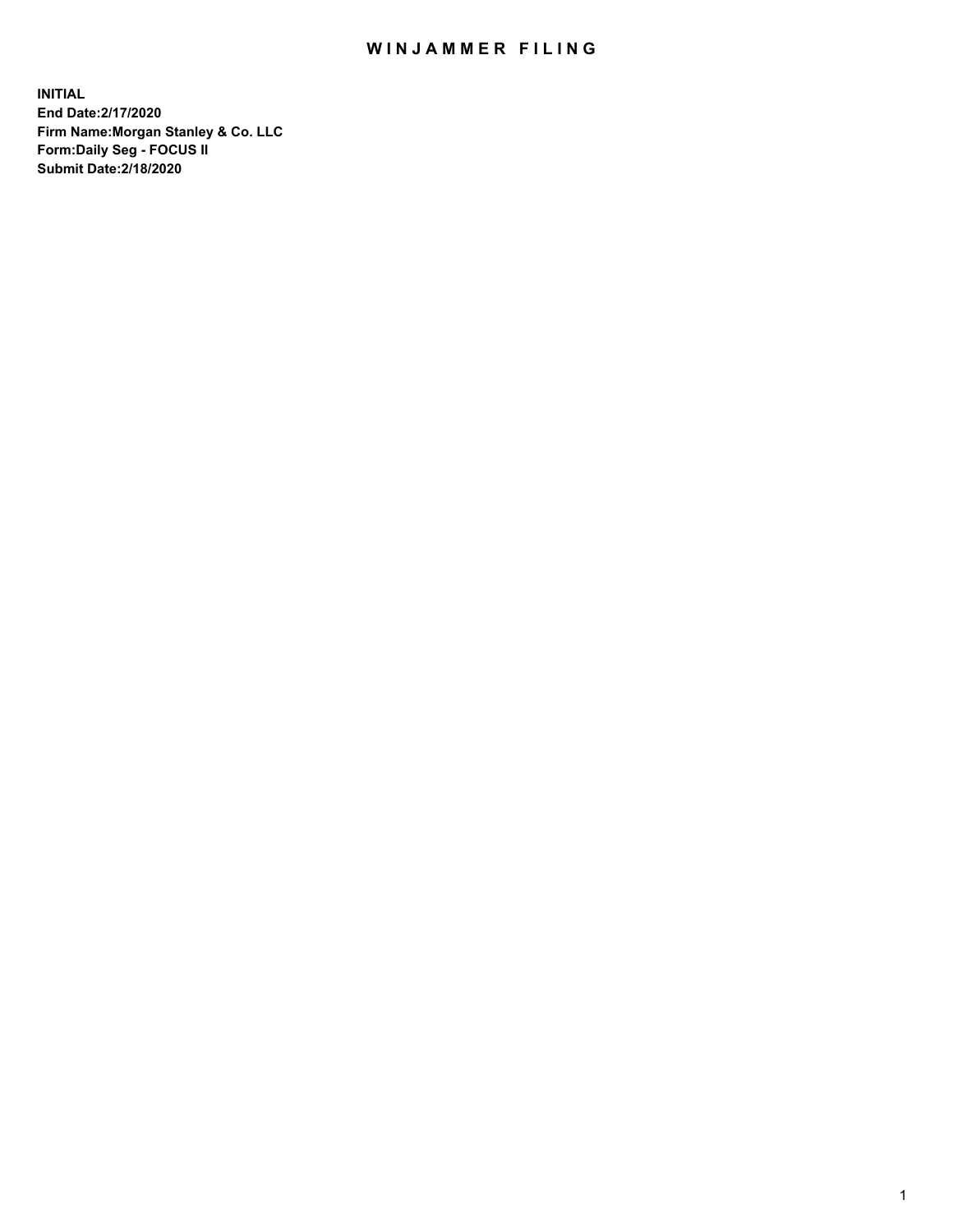**INITIAL End Date:2/17/2020 Firm Name:Morgan Stanley & Co. LLC Form:Daily Seg - FOCUS II Submit Date:2/18/2020 Daily Segregation - Cover Page**

| Name of Company                                                                                                                                                                              | Morgan Stanley & Co. LLC         |
|----------------------------------------------------------------------------------------------------------------------------------------------------------------------------------------------|----------------------------------|
| <b>Contact Name</b>                                                                                                                                                                          | <b>Ikram Shah</b>                |
| <b>Contact Phone Number</b>                                                                                                                                                                  | 212-276-0963                     |
| <b>Contact Email Address</b>                                                                                                                                                                 | Ikram.shah@morganstanley.com     |
| FCM's Customer Segregated Funds Residual Interest Target (choose one):<br>a. Minimum dollar amount: ; or                                                                                     | 235,000,000                      |
| b. Minimum percentage of customer segregated funds required:% ; or<br>c. Dollar amount range between: and; or<br>d. Percentage range of customer segregated funds required between: % and %. | <u>0</u><br><u>0 0</u><br>00     |
| FCM's Customer Secured Amount Funds Residual Interest Target (choose one):                                                                                                                   |                                  |
| a. Minimum dollar amount: ; or<br>b. Minimum percentage of customer secured funds required:%; or                                                                                             | 140,000,000<br><u>0</u>          |
| c. Dollar amount range between: and; or<br>d. Percentage range of customer secured funds required between:% and%.                                                                            | 0 <sub>0</sub><br>0 <sub>0</sub> |
| FCM's Cleared Swaps Customer Collateral Residual Interest Target (choose one):<br>a. Minimum dollar amount: ; or                                                                             | 92,000,000                       |
| b. Minimum percentage of cleared swaps customer collateral required:% ; or<br>c. Dollar amount range between: and; or                                                                        | <u>0</u><br>0 Q                  |
| d. Percentage range of cleared swaps customer collateral required between:% and%.                                                                                                            | 00                               |

Attach supporting documents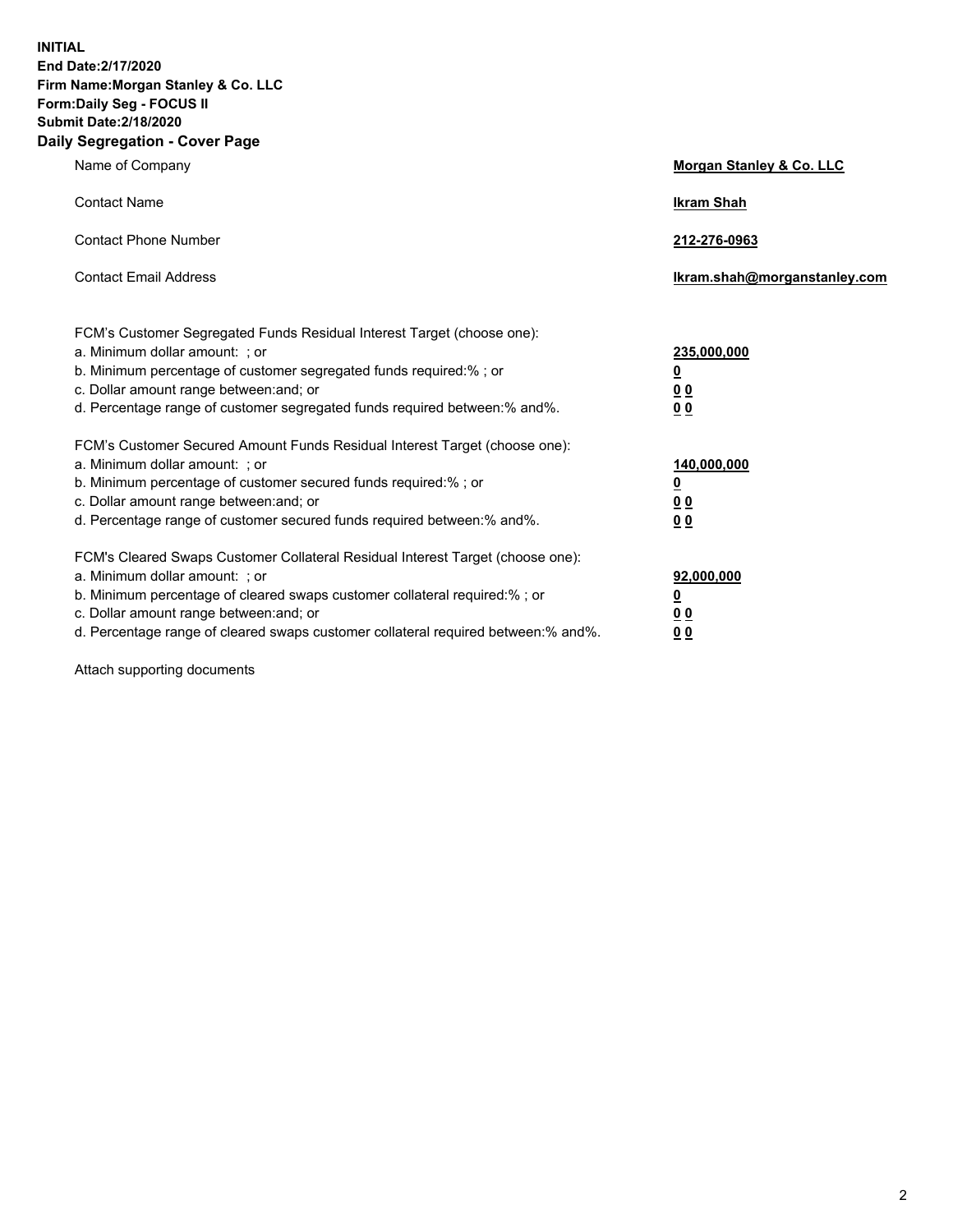## **INITIAL End Date:2/17/2020 Firm Name:Morgan Stanley & Co. LLC Form:Daily Seg - FOCUS II Submit Date:2/18/2020**

## **Daily Segregation - Secured Amounts**

|    | Foreign Futures and Foreign Options Secured Amounts                                         |                                   |
|----|---------------------------------------------------------------------------------------------|-----------------------------------|
|    | Amount required to be set aside pursuant to law, rule or regulation of a foreign            | $0$ [7305]                        |
|    | government or a rule of a self-regulatory organization authorized thereunder                |                                   |
| 1. | Net ledger balance - Foreign Futures and Foreign Option Trading - All Customers             |                                   |
|    | A. Cash                                                                                     | 3,228,851,235 [7315]              |
|    | B. Securities (at market)                                                                   | 2,214,722,419 [7317]              |
| 2. | Net unrealized profit (loss) in open futures contracts traded on a foreign board of trade   | 101,979,086 [7325]                |
| 3. | Exchange traded options                                                                     |                                   |
|    | a. Market value of open option contracts purchased on a foreign board of trade              | 5,360,591 [7335]                  |
|    | b. Market value of open contracts granted (sold) on a foreign board of trade                | $-6,810,032$ [7337]               |
| 4. | Net equity (deficit) (add lines 1.2. and 3.)                                                | 5,544,103,299 [7345]              |
| 5. | Account liquidating to a deficit and account with a debit balances - gross amount           | 84,803,251 [7351]                 |
|    | Less: amount offset by customer owned securities                                            | -84,590,327 [7352] 212,924 [7354] |
| 6. | Amount required to be set aside as the secured amount - Net Liquidating Equity              | 5,544,316,223 [7355]              |
|    | Method (add lines 4 and 5)                                                                  |                                   |
| 7. | Greater of amount required to be set aside pursuant to foreign jurisdiction (above) or line | 5,544,316,223 [7360]              |
|    | 6.                                                                                          |                                   |
|    | FUNDS DEPOSITED IN SEPARATE REGULATION 30.7 ACCOUNTS                                        |                                   |
| 1. | Cash in banks                                                                               |                                   |
|    | A. Banks located in the United States                                                       | 400,821,502 [7500]                |
|    | B. Other banks qualified under Regulation 30.7                                              | 604,023,952 [7520] 1,004,845,454  |
|    |                                                                                             | [7530]                            |
| 2. | Securities                                                                                  |                                   |
|    | A. In safekeeping with banks located in the United States                                   | 391,382,142 [7540]                |
|    | B. In safekeeping with other banks qualified under Regulation 30.7                          | 0 [7560] 391,382,142 [7570]       |
| 3. | Equities with registered futures commission merchants                                       |                                   |
|    | A. Cash                                                                                     | 13,954,345 [7580]                 |
|    | <b>B.</b> Securities                                                                        | $0$ [7590]                        |
|    | C. Unrealized gain (loss) on open futures contracts                                         | 1,875,042 [7600]                  |
|    | D. Value of long option contracts                                                           | $0$ [7610]                        |
|    | E. Value of short option contracts                                                          | 0 [7615] 15,829,387 [7620]        |
| 4. | Amounts held by clearing organizations of foreign boards of trade                           |                                   |
|    | A. Cash                                                                                     | $0$ [7640]                        |
|    | <b>B.</b> Securities                                                                        | $0$ [7650]                        |
|    | C. Amount due to (from) clearing organization - daily variation                             | $0$ [7660]                        |
|    | D. Value of long option contracts                                                           | $0$ [7670]                        |
|    | E. Value of short option contracts                                                          | 0 [7675] 0 [7680]                 |
| 5. | Amounts held by members of foreign boards of trade                                          |                                   |
|    | A. Cash                                                                                     | 2,428,121,780 [7700]              |
|    | <b>B.</b> Securities                                                                        | 1,823,340,277 [7710]              |
|    | C. Unrealized gain (loss) on open futures contracts                                         | 100,104,044 [7720]                |
|    | D. Value of long option contracts                                                           | 5,360,591 [7730]                  |
|    | E. Value of short option contracts                                                          | -6,810,032 [7735] 4,350,116,660   |
|    |                                                                                             | [7740]                            |
| 6. | Amounts with other depositories designated by a foreign board of trade                      | $0$ [7760]                        |
| 7. | Segregated funds on hand                                                                    | $0$ [7765]                        |
| 8. | Total funds in separate section 30.7 accounts                                               | 5,762,173,643 [7770]              |
| 9. | Excess (deficiency) Set Aside for Secured Amount (subtract line 7 Secured Statement         | 217,857,420 [7380]                |
|    | Page 1 from Line 8)                                                                         |                                   |
|    |                                                                                             |                                   |

- 10. Management Target Amount for Excess funds in separate section 30.7 accounts **140,000,000** [7780]
- 11. Excess (deficiency) funds in separate 30.7 accounts over (under) Management Target **77,857,420** [7785]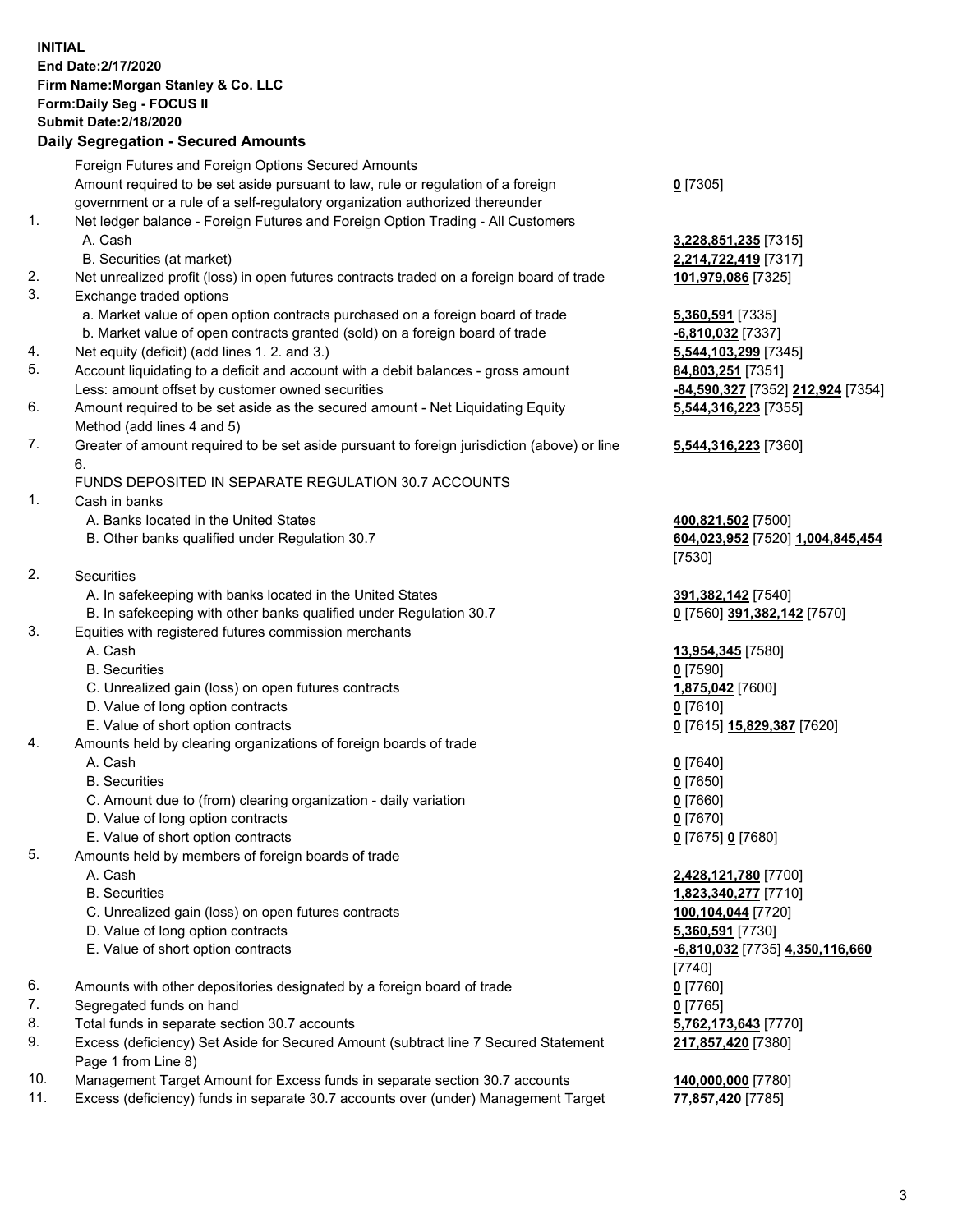**INITIAL End Date:2/17/2020 Firm Name:Morgan Stanley & Co. LLC Form:Daily Seg - FOCUS II Submit Date:2/18/2020 Daily Segregation - Segregation Statement** SEGREGATION REQUIREMENTS(Section 4d(2) of the CEAct) 1. Net ledger balance A. Cash **8,351,613,645** [7010] B. Securities (at market) **5,782,194,118** [7020] 2. Net unrealized profit (loss) in open futures contracts traded on a contract market **3,000,247,673** [7030] 3. Exchange traded options A. Add market value of open option contracts purchased on a contract market **489,525,065** [7032] B. Deduct market value of open option contracts granted (sold) on a contract market **-362,005,535** [7033] 4. Net equity (deficit) (add lines 1, 2 and 3) **17,261,574,966** [7040] 5. Accounts liquidating to a deficit and accounts with debit balances - gross amount **94,734,119** [7045] Less: amount offset by customer securities **-89,316,895** [7047] **5,417,224** [7050] 6. Amount required to be segregated (add lines 4 and 5) **17,266,992,190** [7060] FUNDS IN SEGREGATED ACCOUNTS 7. Deposited in segregated funds bank accounts A. Cash **3,714,123,881** [7070] B. Securities representing investments of customers' funds (at market) **0** [7080] C. Securities held for particular customers or option customers in lieu of cash (at market) **883,491,175** [7090] 8. Margins on deposit with derivatives clearing organizations of contract markets A. Cash **7,866,938,597** [7100] B. Securities representing investments of customers' funds (at market) **0** [7110] C. Securities held for particular customers or option customers in lieu of cash (at market) **4,898,702,943** [7120] 9. Net settlement from (to) derivatives clearing organizations of contract markets **56,268,103** [7130] 10. Exchange traded options A. Value of open long option contracts **489,525,065** [7132] B. Value of open short option contracts **-362,005,535** [7133] 11. Net equities with other FCMs A. Net liquidating equity **6,497,445** [7140] B. Securities representing investments of customers' funds (at market) **0** [7160] C. Securities held for particular customers or option customers in lieu of cash (at market) **0** [7170] 12. Segregated funds on hand **0** [7150] 13. Total amount in segregation (add lines 7 through 12) **17,553,541,674** [7180] 14. Excess (deficiency) funds in segregation (subtract line 6 from line 13) **286,549,484** [7190]

- 15. Management Target Amount for Excess funds in segregation **235,000,000** [7194]
- 16. Excess (deficiency) funds in segregation over (under) Management Target Amount Excess

**51,549,484** [7198]